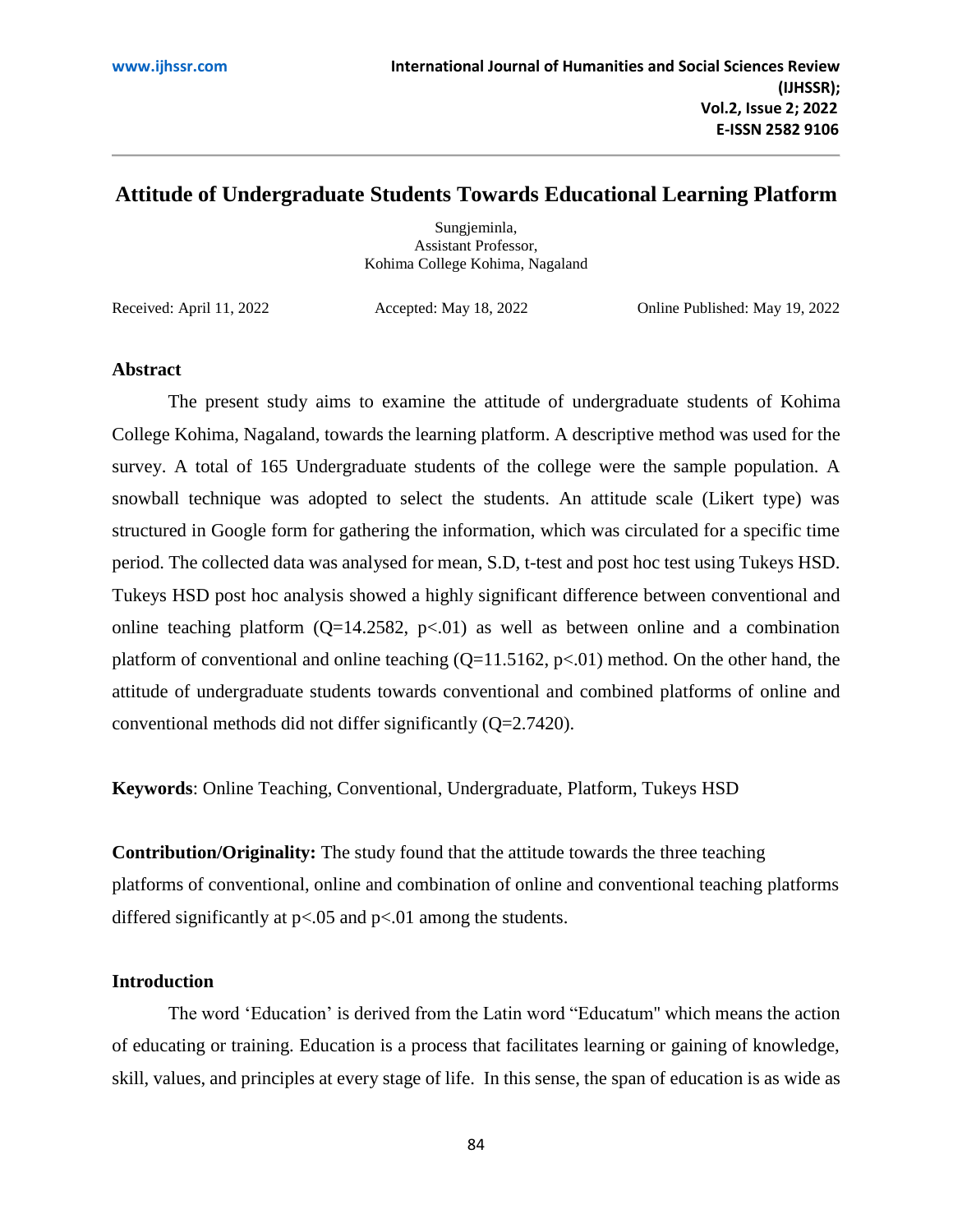that of life itself. To a student, education is usually bound by the four walls of the classroom environment as face to face teaching and learning takes place. However, globalization and advancement of Information Technologies through the use of internet facilities has brought tremendous change in almost every sphere of life, including the process of obtaining education. Though face to face education is still considered the norm, it has experienced a remarkable change in recent times, especially during the Coronavirus pandemic when educational institutions were compelled to switch over to online mode of teaching. A student can now learn a new subject and obtain a degree certificate by sitting at the comfort of his home by enrolling in different online courses provided by various educational institutions. According to Asabere (2012), online learning aims to seek changes in the pattern of the whole academic process. Online learning is known by many names and terms like learning through web, online learning, Instruction through computer assistance. Radha*, et. al*.(2020) pointed out that an online method of learning is best suited for everyone. Many individuals want to train at a suitable moment, based on their availability and comfort. This encourages the learner to view information modified anytime they want it. Some specialists were of the notion that online learning is a way of teaching in which multiple integration of technology are sought while some were of the notion that it is the substitute of distance education, which is facilitated by the application of the internet, considered as an effective way of rapid communications (Bertea, 2009). According to Graham (2006), Prasad (2015) Blended learning, also called hybrid learning or mixed method learning involves both face-to-face classroom style instruction as well as the use of online methods. Ahmad *et. al*. (2018) emphasized that sustainability and performance of E-learning can be boosted by carefully restructuring the technology infrastructure readiness, appropriate learning course design, course flexibility, access control, commitment and user-friendly. Taghizadeh, & Hajhosseini, (2020) discovered that students of TEFL have a positive perception towards blended learning and online learning environments as it helps in improving their skill, knowledge, and other development. It provides an edge to compete at the global level. Also, the world is moving towards the usage of digital tools and technology and this is the right time to upgrade ourselves to be tech-savvy (Raja & Kallarakal, 2021). The learner's goal is to score high in the examination at the end of the course, under a blended method of teaching (Begum, 2019) Therefore, to achieve the purpose of digitization and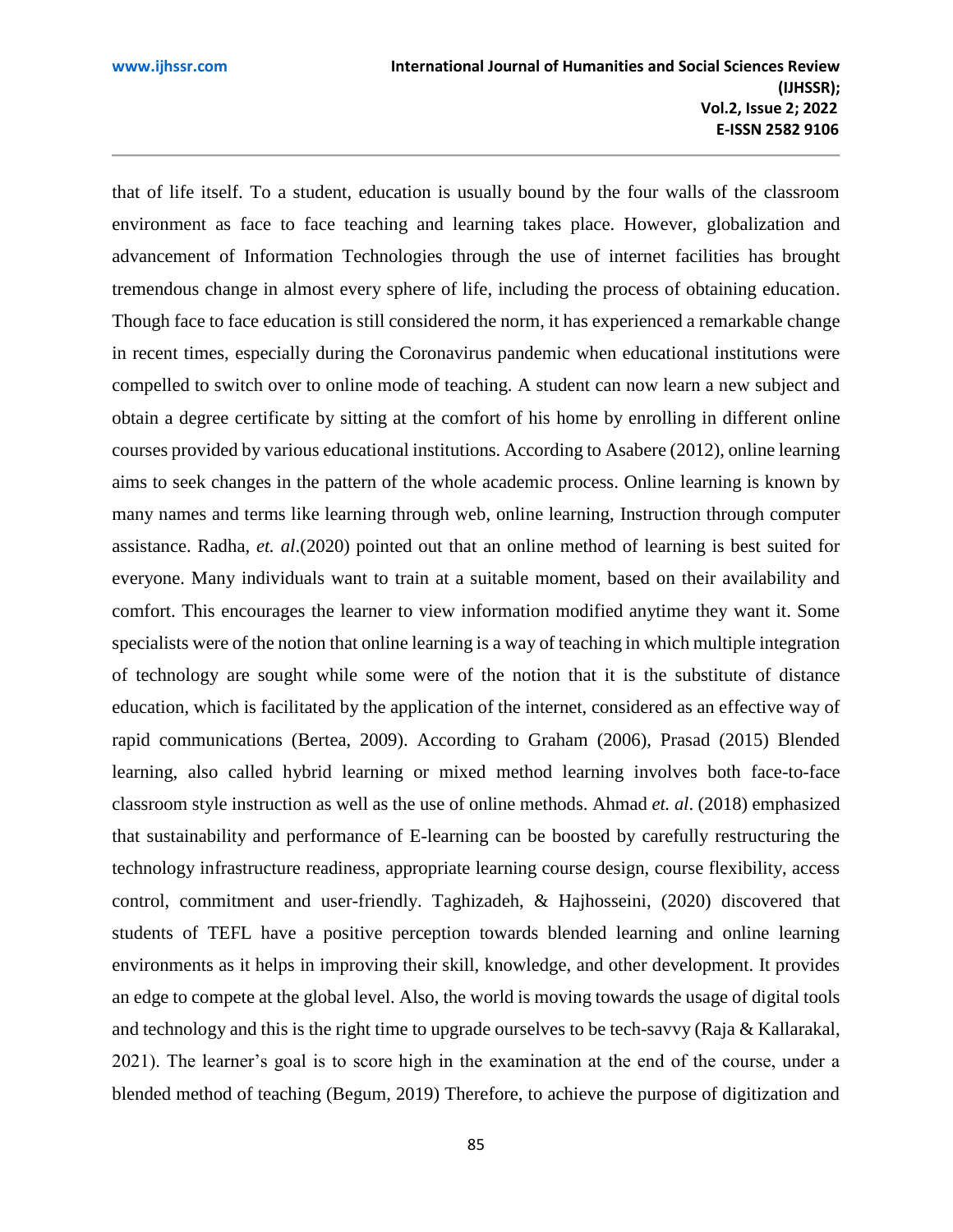ICT in education, a balanced approach of traditional and online platforms is to be employed. Hence, a blend of both techniques might be useful (Dikli, 2003). The purpose of this study was to find the right channel of communication between students and teachers through which teaching learning may be made more effective. Based on the above earlier studies it was decided to have the following objectives for the present study.

## **Objectives**

The main objectives of the study are:

- 1. To know the opinion of students towards online teaching based on gender.
- 2. To understand the preference of teaching platforms based on gender.
- 3. To identify the efficient teaching platform based on post hoc tests.

## **Hypotheses**

**H**01**:** There is no significant difference in the opinion towards online teaching based on gender. **H02**: There is no significant difference in the preference of teaching platforms based on gender. **H03**: There is no significant difference among the different teaching platform based on preference

## **Methodology**

Descriptive design was used for the data collection. An Online survey technique was employed to gather the information. Google form was used to frame the questionnaires, which was forwarded through whatsapp to different groups that was disabled after a week of circulation. Under graduate Students of Kohima College Kohima studying in 1<sup>st</sup> Sem, 3<sup>rd</sup> Sem and 5<sup>th</sup> Sem were the sample population. The link was initially circulated to a small batch from each semester using the snowball technique (Naderifar *et. al.* 2017). The total target response for the survey was 220 students. The questionnaire was designed employing the Likert scale of 1-5 (varying from Strongly Disagree (SD) to Strongly Agree (SA). The survey was conducted during September 2021 and the responses were electronically collected and the data transferred to excel spreadsheet. The collected data was analysed using different methods like percentage, mean, standard deviation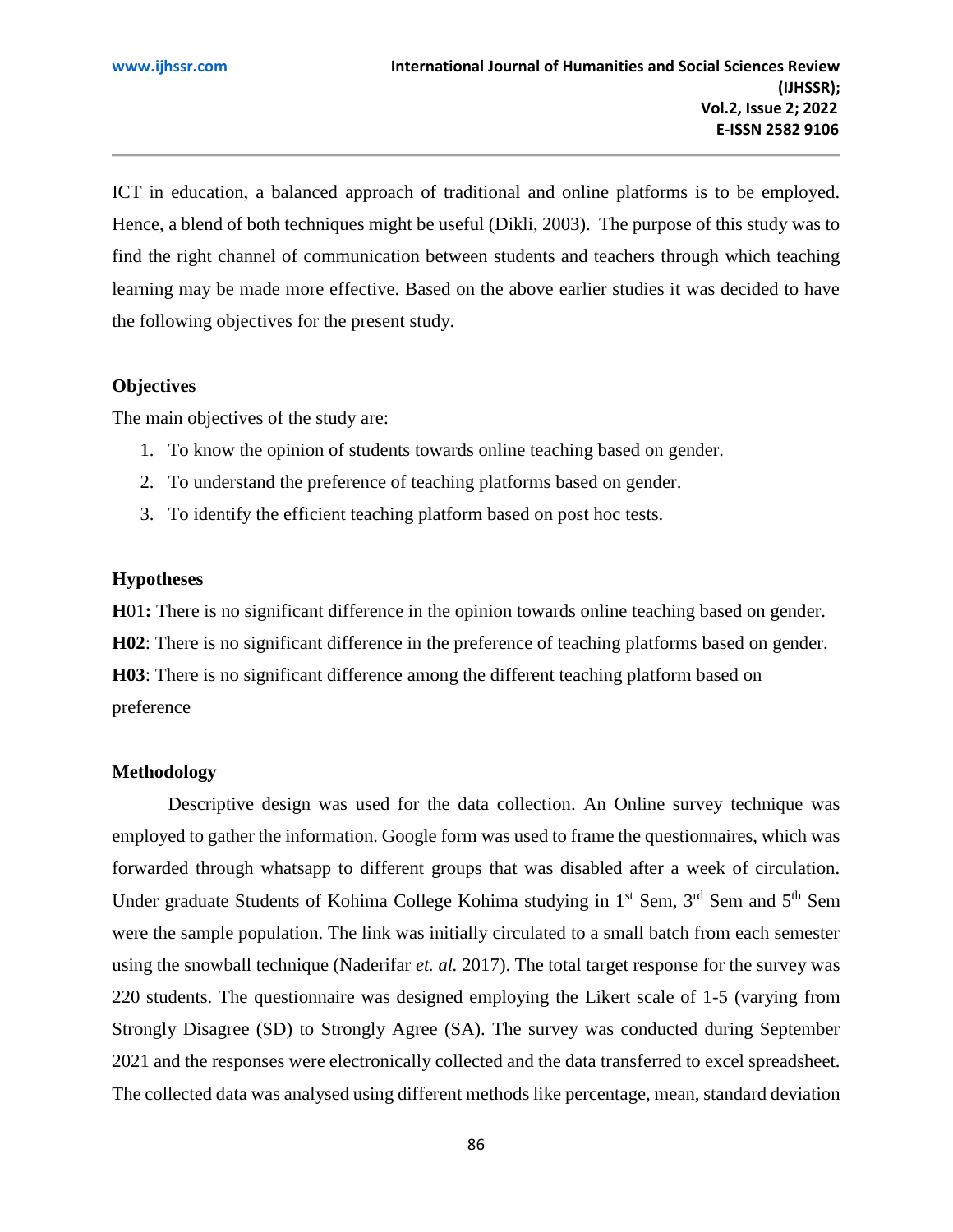and t-test. Tukeys HSD Post hoc test technique was employed and analysis done at astatsa.com software application.

## **Limitations of the study**

- The survey was restricted to students of Kohima College, Kohima. The result cannot be generalized to other colleges under Kohima district.
- The data was collected from a limited number of students.

### **Result and Discussion**

## **Profile of the students**

The Profile of the respondents is portrayed in Table 1. The survey had a total of 165 student respondents, of which girls (69.10%) respondents was maximum as compared to boys which had only 30.91 percent.

### **Table 1: Profile of respondents**

| <b>Gender</b> | <b>Total</b> |       |
|---------------|--------------|-------|
| <b>Boys</b>   | <b>Girls</b> |       |
| 51            | 114          | 165   |
| (30.91)       | (69.10)      | (100) |

Numbers under parenthesis indicate percentage.

### **Opinion of Students Towards Online Teaching Based on Gender**

The opinion among students towards online teaching was to understand their difference in attitude. Nine statements were framed using the Likert scale of five-point continuum ranging from 1 to 5 (SD) Strongly Disagree, (D) Disagree, (UND) Undecided, (A) Agree, (SA) Strongly Agree.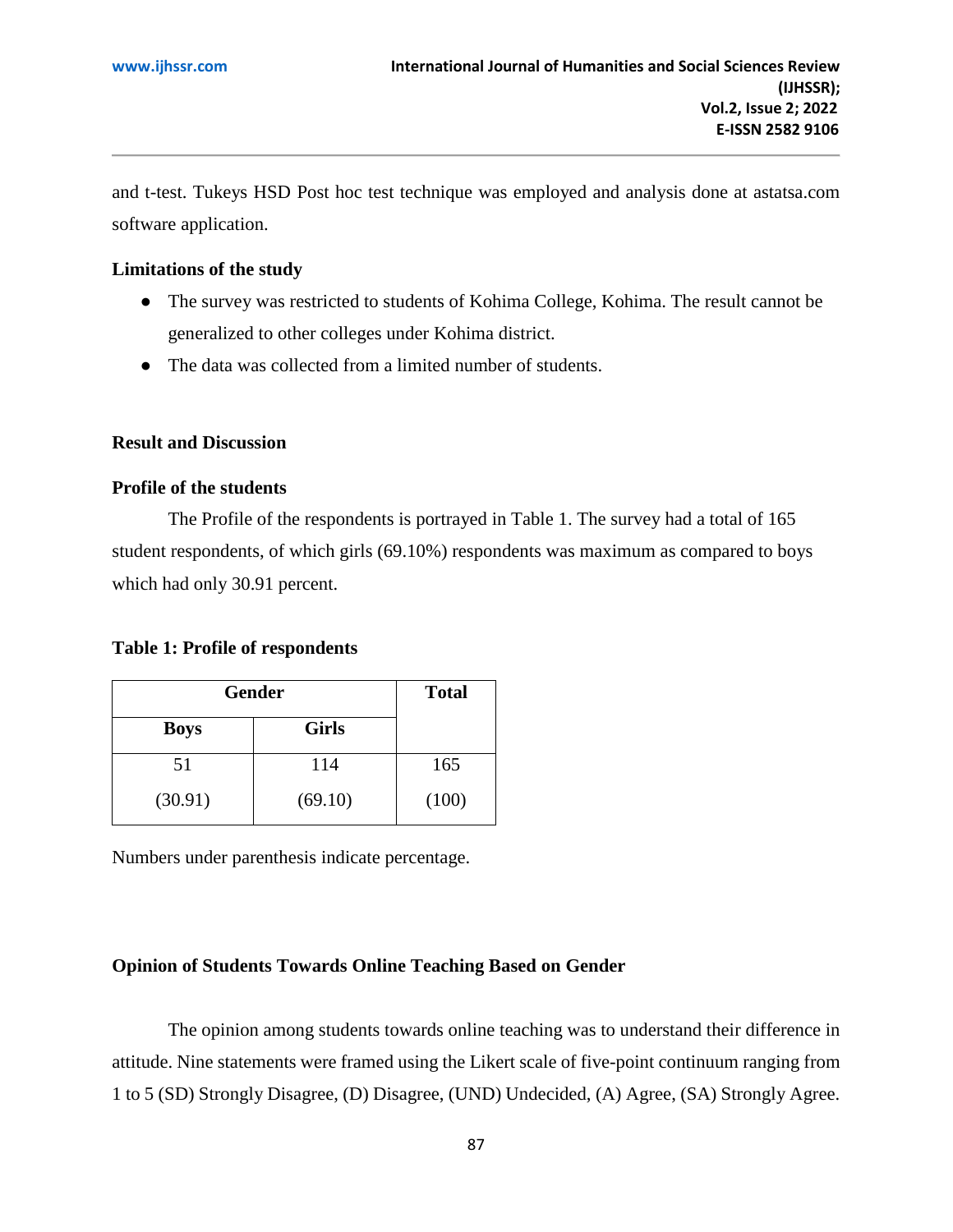It can be seen from Table 2 that eight statements were found to have no significant difference in opinion based on gender viz. 'Online teaching is a new platform for teaching learning process'( $t=1.97<sup>NS</sup>$ ), 'Students learn better through online mode of teaching' ( $t=1.97<sup>NS</sup>$ ), 'Online mode provides better platform for students interaction'  $(t=1.97<sup>NS</sup>)$ , 'Online mode provides better clarity of teachers voice than classroom situation' ( $t=1.97<sup>NS</sup>$ ), 'Online interactive is compatible and easy to use' ( $t=1.97<sup>NS</sup>$ ), 'Timing of online class is appropriate' ( $t=1.97<sup>NS</sup>$ ), 'Teachers of online class are experienced and equipped with skill and pedagogy' ( $t=1.97<sup>NS</sup>$ ), 'Language used during online class is easy and understandable' ( $t=1.97<sup>NS</sup>$ ). However, with respect to one statement i.e. "Online" teaching should replace the conventional classroom teaching" was found significant (P<.05) in opinion between Boys and Girls. Therefore, we reject the Null Hypothesis for this statement that there is no significant difference in the opinion towards online teaching based on gender and thus conclude that the opinion towards online teaching between genders differ for the statement. According to Mitra (2020) the students are unable to understand the concepts through online mode because of the communication gap between the teacher and student and missing out of any live session further creates the problem for them as they don't find any other way to clarify their academic queries. Nagar (2020) found that 64 per cent students strongly approved that online learning lacks interaction between students and teachers. Fandino and Velandia (2020) indicated in their research that tutors could influence students' motivation to learn if they provide support that is reinforcing through fluid and comprehensive communication. Mpungose (2020) considered that students still need capacity building on the use of learning management systems and other newly adopted online learning software.

| Table 2: Opinion of students towards online teaching based on gender |  |  |  |  |
|----------------------------------------------------------------------|--|--|--|--|
|----------------------------------------------------------------------|--|--|--|--|

| <b>Statement</b>                                                   | Gender      | <b>Mean</b> | <b>SD</b> | t-<br>value |
|--------------------------------------------------------------------|-------------|-------------|-----------|-------------|
| Online teaching is a new platform for teaching<br>learning process | <b>Boys</b> | 2.66        | 1.26      | $1.97^{NS}$ |
|                                                                    | Girls       | 2.53        | 1.09      |             |
|                                                                    | <b>Boys</b> | 3.98        | 1.29      | $1.97*$     |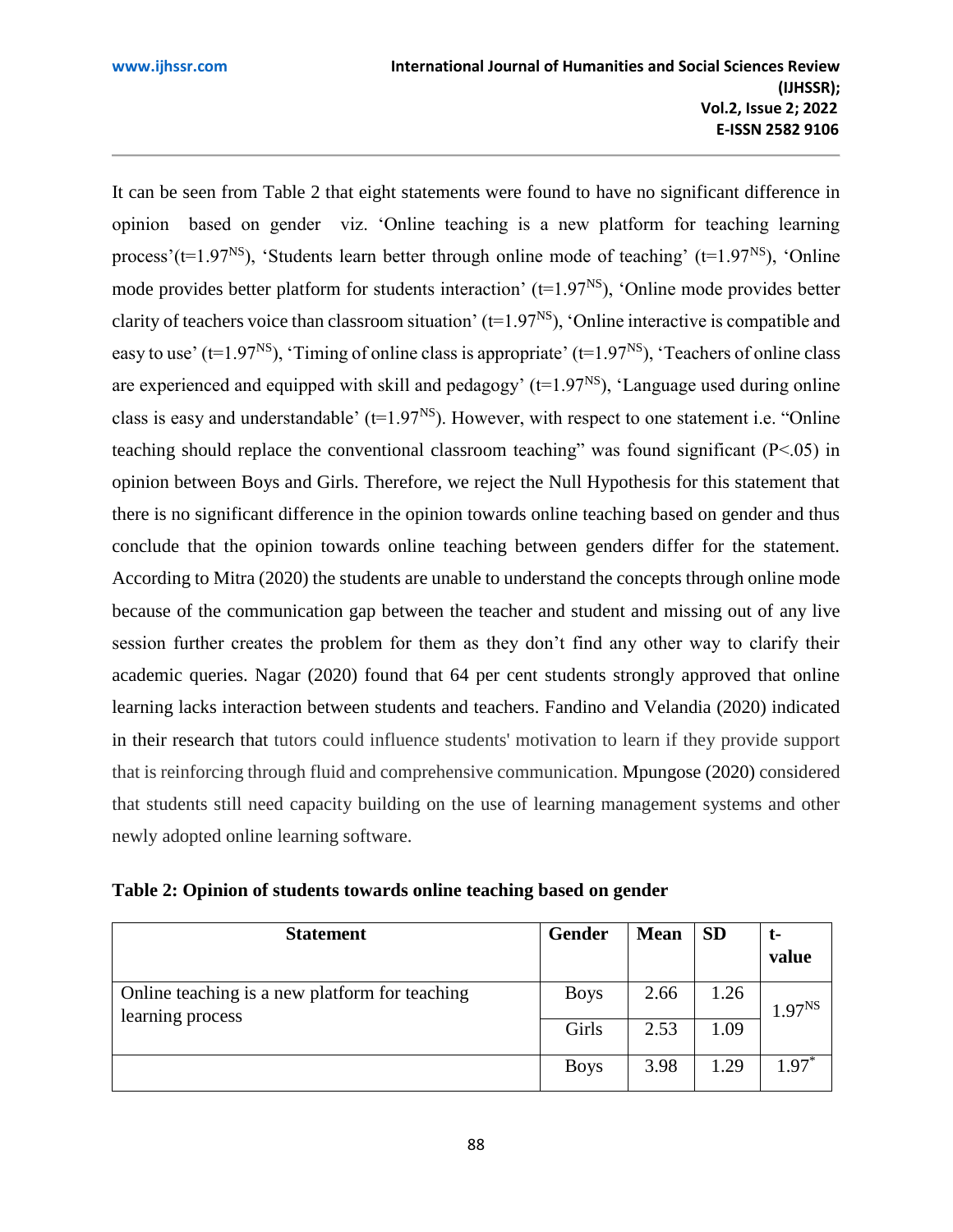| Online teaching should replace the conventional<br>classroom teaching             | Girls       | 3.15 | 1.53 |                    |
|-----------------------------------------------------------------------------------|-------------|------|------|--------------------|
| Students learn better through online mode of teaching                             | <b>Boys</b> | 4.25 | 0.99 | $1.97^{NS}$        |
|                                                                                   | Girls       | 4.09 | 1.07 |                    |
| Online mode provides better platform for students<br>interaction                  | <b>Boys</b> | 2.92 | 1.44 | $1.97^{NS}$        |
|                                                                                   | Girls       | 2.88 | 1.28 |                    |
| Online mode provides better clarity of teachers voice<br>than classroom situation | <b>Boys</b> | 3.98 | 1.07 | 1.97 <sup>NS</sup> |
|                                                                                   | Girls       | 3.82 | 1.25 |                    |
| Online interactive is compatible and easy to use                                  | <b>Boys</b> | 2.54 | 1.04 | 1.97 <sup>NS</sup> |
|                                                                                   | Girls       | 2.89 | 1.78 |                    |
| Timing of online class is appropriate                                             | <b>Boys</b> | 2.56 | 1.22 | 1.97 <sup>NS</sup> |
|                                                                                   | Girls       | 2.58 | 1.11 |                    |
| Teachers of online class are experienced and equipped                             | <b>Boys</b> | 2.50 | 1.12 | $1.97^{NS}$        |
| with skill and pedagogy                                                           | Girls       | 2.54 | 1.01 |                    |
| Language use during online class is easy and<br>understandable                    | <b>Boys</b> | 2.07 | 0.98 | 1.97 <sup>NS</sup> |
|                                                                                   | Girls       | 2.37 | 1.01 |                    |

\*Significant at .05 level.

The preference of teaching platform between boys and girls are highlighted in Table 3. It was observed that there was no significant  $(t=1.97<sup>NS</sup>)$  difference in the opinion between the genders for the teaching platform to be conducted online. However, in the case with 'conventional teaching platform' and 'combine platform of online and conventional teaching' it was found to be significant (P<.05). Therefore, the Null Hypothesis that no significant difference in the preference of teaching platform based on gender is rejected for these cases and concludes that there is difference in preference of teaching platform based on gender. Nagar (2020) during a study also revealed that 69 per cent of students favoured blended learning, that is, a combination of face to face and online learning. Lalit (2020) during a survey found that most of the students are not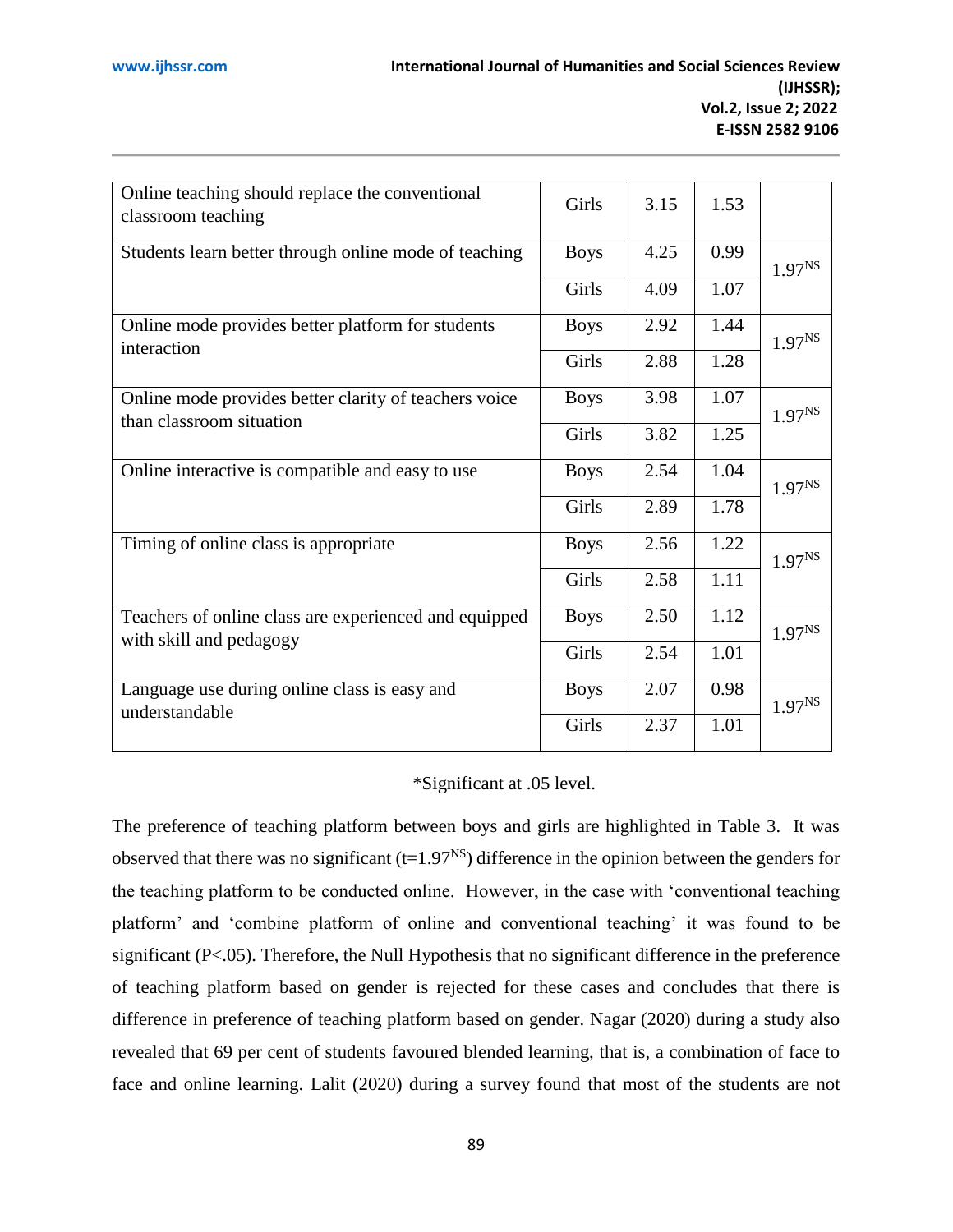satisfied with online classes. However, Bali & Liu (2018) after studying the perception of undergraduate students of English Literature, Psychology, and Communication, concluded that face-to-face learning perception was higher than online learning in terms of social presence, social interaction, and satisfaction.

| <b>Teaching Platform</b>                    | <b>Gender</b> | <b>Mean</b> | <b>SD</b> | t-value     |
|---------------------------------------------|---------------|-------------|-----------|-------------|
| Conventional teaching platform              | <b>Boys</b>   | 0.392       | 0.493     | $1.97*$     |
|                                             | Girls         | 0.767       | 0.424     |             |
|                                             | <b>Boys</b>   | 0.019       | 0.140     |             |
| Online teaching platform                    | Girls         | 0.061       | 0.241     | $1.97^{NS}$ |
| Combine platform of Online and conventional | <b>Boys</b>   | 0.588       | 0.497     | $1.97*$     |
| teaching                                    | Girls         | 0.803       | 0.400     |             |

**Table 3: Preference of teaching platform based on gender**

# \*Significant at .05 Level

# **Table 4: Result of one-way ANOVA for different teaching platforms.**

| Source of      | df  | Sum of | <b>Mean square</b> | F    |                   | Level of significant |
|----------------|-----|--------|--------------------|------|-------------------|----------------------|
| variation      |     | square |                    |      |                   |                      |
| Between groups | 2   | 20.763 | 10.38              | 57.2 |                   |                      |
| Within groups  | 492 | 89.236 | 0.18               | 4    | $0.01 \&$<br>0.05 | Significan           |
| <b>Total</b>   | 494 | 110    |                    |      |                   |                      |

The calculated F-value (57.24) from Table-4 is established to be greater than the critical value of F (4.67 & 3.02) for 2 and 492 df at significance levels of 0.01 and 0.05. It indicates that the attitude towards different teaching platforms among the undergraduate students differ significantly. It is therefore concluded that different teaching platforms have a significant effect on the attitude of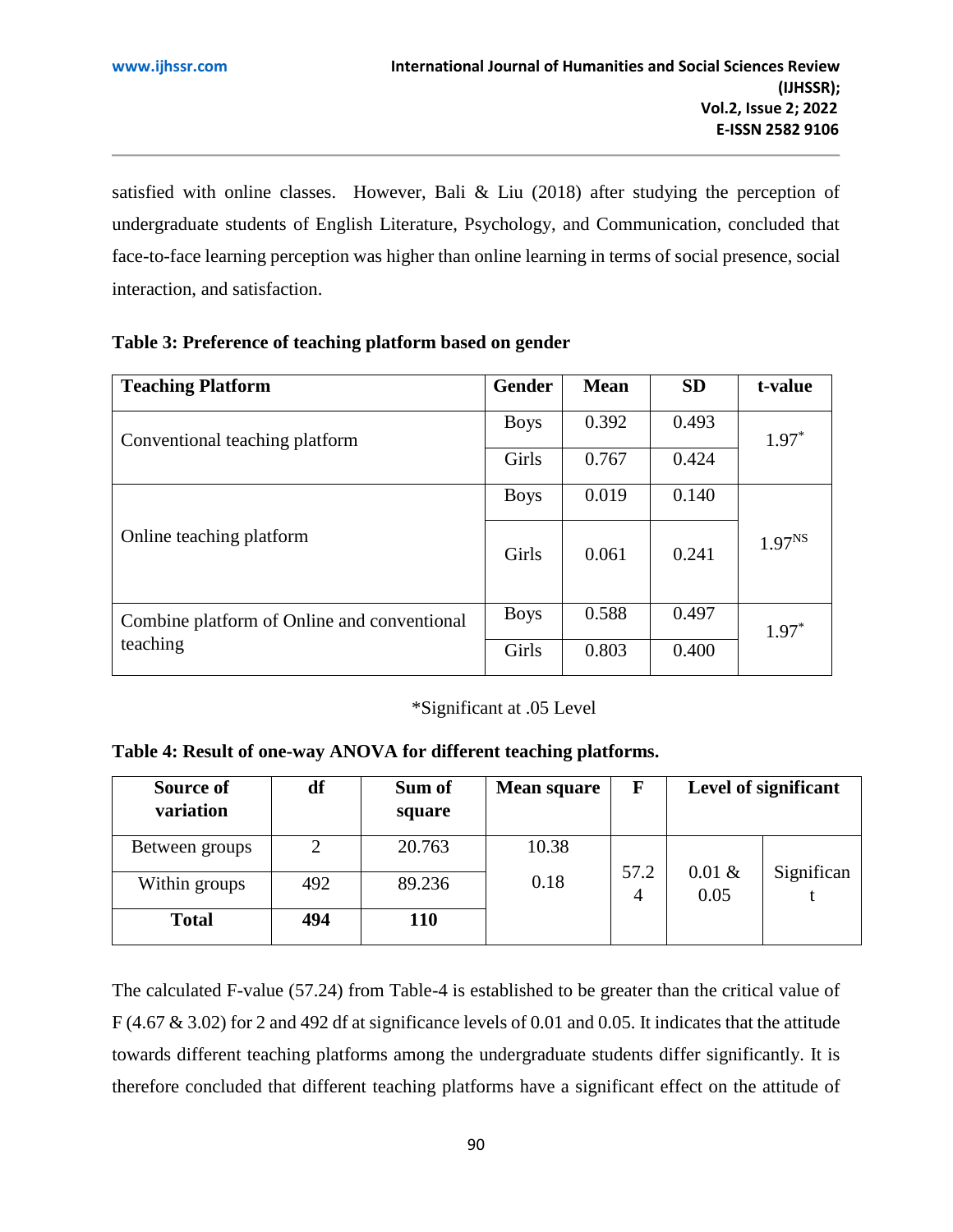undergraduate students towards teaching learning methods. Post hoc comparison (Table 5) using Tukeys HSD was used to determine which pairs of the three teaching platforms differed. The results indicated that there was no significant difference in the case between conventional and combined platforms of online  $&$  conventional method (Q=2.7420). However, it was found to be highly significant in the case with Conventional and Online teaching platform Q=14.2582, and the Combined platform of Online & conventional teaching with that of online teaching  $(Q=11.5162)$ at p<.01. Therefore, we reject the Null Hypothesis and accept that there is difference among the different teaching platforms based on preference.

| <b>Teaching platform</b>                                             | <b>Tukeys HSD</b><br>Q statistic | <b>Tukeys HSD</b><br>p-value | <b>Tukeys HSD</b><br><b>Inferfence</b> |
|----------------------------------------------------------------------|----------------------------------|------------------------------|----------------------------------------|
| Conventional Vs. Online teaching platform                            | 14.2582                          | 0.0010053                    | **p $< 01$                             |
| Conventional Vs. Combined platform of<br>Online & conventional.      | 2.7420                           | 0.1289221                    | insignificant                          |
| Online Vs. Combine platform of Online $\&$<br>conventional teaching. | 11.5162                          | 0.0010053                    | **p $< 01$                             |

**Table 5: Tukeys HSD Post hoc results of different teaching platforms**

\*\*Significant at 0.01 Level

## **Conclusion**

The present research is carried out to ascertain the attitude of undergraduate students towards different learning platforms in the teaching learning process. The study result shows that the maximum responses were girls (69.10%) out of the 165 students who responded to the query before the dateline of the survey, achieving a feedback response rate of 75 percent from the total 220 students. It was also found that students differed in opinion towards a particular statement that "online teaching should replace the conventional classroom teaching" at  $p<.05$  (t=1.97). Based on the preference of different teaching platforms between the genders, it was found that there was a difference in opinion with respect to conventional teaching platforms ( $p<0.05$ ) and also with the combined platform of online and conventional teaching ( $p<0.05$ ). However, in the case of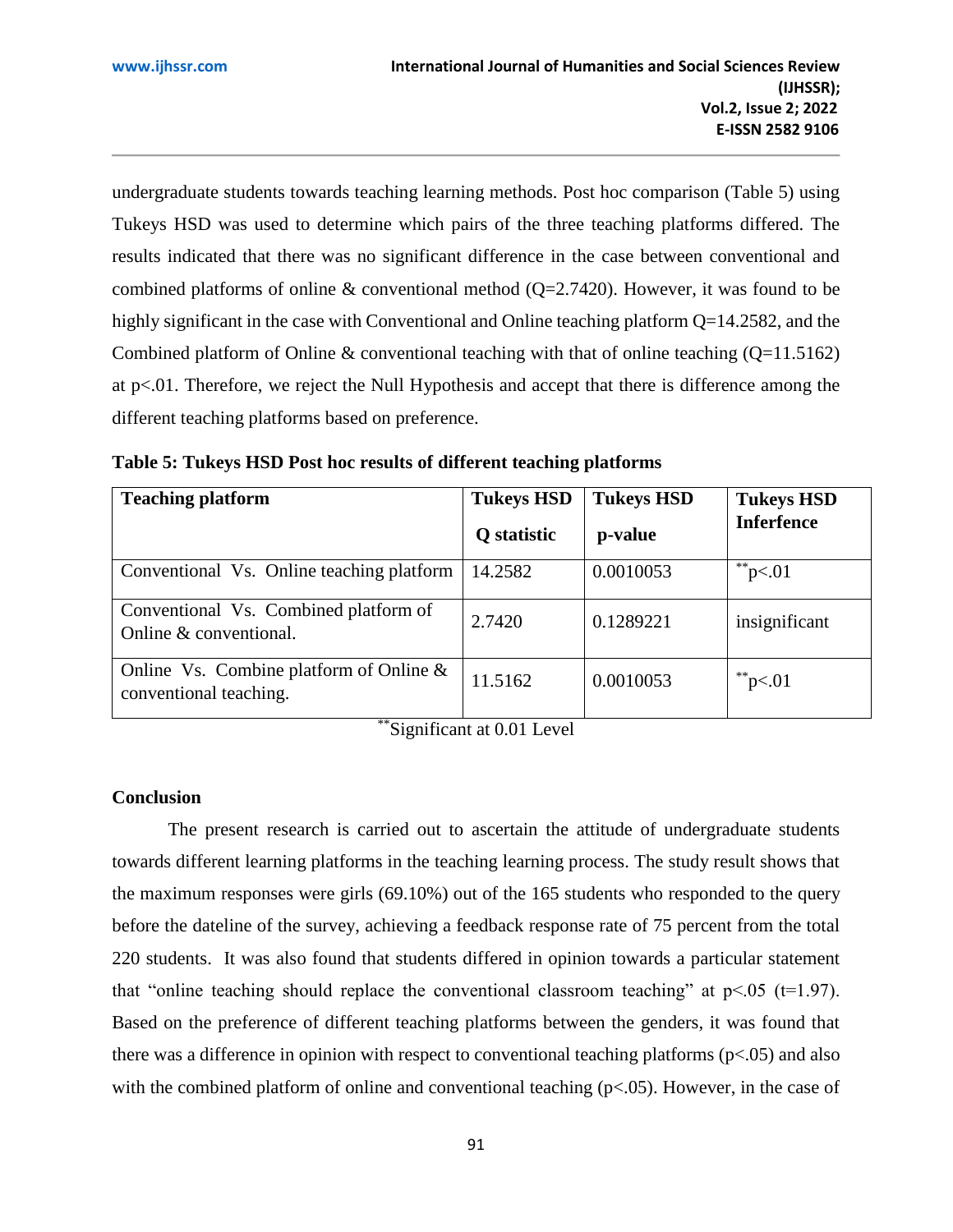online teaching platforms it showed no significant difference. Therefore, it can be concluded that an online teaching platform blended with conventional teaching in the teaching-learning process can enhance the students' learning process making it more effective. There is also a strong need for an awareness programme about Information Technology in the educational process and it is extremely necessary among the undergraduate students of Kohima college Kohima, Nagaland.

## **References**

- 1. Ahmad, N., Noorulhasan, N. Q., Mohamed, R. N. Qureshi., and Mohammad, M. A.,(2018). Relationship Modeling of Critical Success Factors for Enhancing Sustainability and Performance in E-Learning. *Sustainability* 10(12):4776.
- 2. Asabere, N. Y., and Enguah , S.E. (2012). Use of Information & Communication Technology (ICT) in Tertiary Education in Ghana: A case study of electronic learning (Online learning). *The International ICT Research Journal*, *2*(1): 62-68.
- 3. Bali, S., and Liu, M. C. (2018). Students' perceptions toward online learning and face-toface learning courses. *Journal of Physics*: *Conference Series*, 1108(1), 012094.
- 4. Begum, Salma (2019). Education 4.0: the need of technology driven education in India. *Humanities and Social Science Studies,* Vol. 8 (2).
- 5. Bertea, P. (2009). *Measuring Students' Attitude towards Online learning. A Case Study*. A paper presented in the 5th International Scientific conference on online learning and software of Education, Bucharist.
- 6. Dikli, S. (2003). Assessment at a distance: Traditional vs. alternative assessments. *Turkish Online Journal of Educational Technology*, 2(3):13-19.
- 7. Fandino, F. G. E., and Velandia, A. J. S., (2020). How an online tutor motivates E-learning English, *Heliyon*.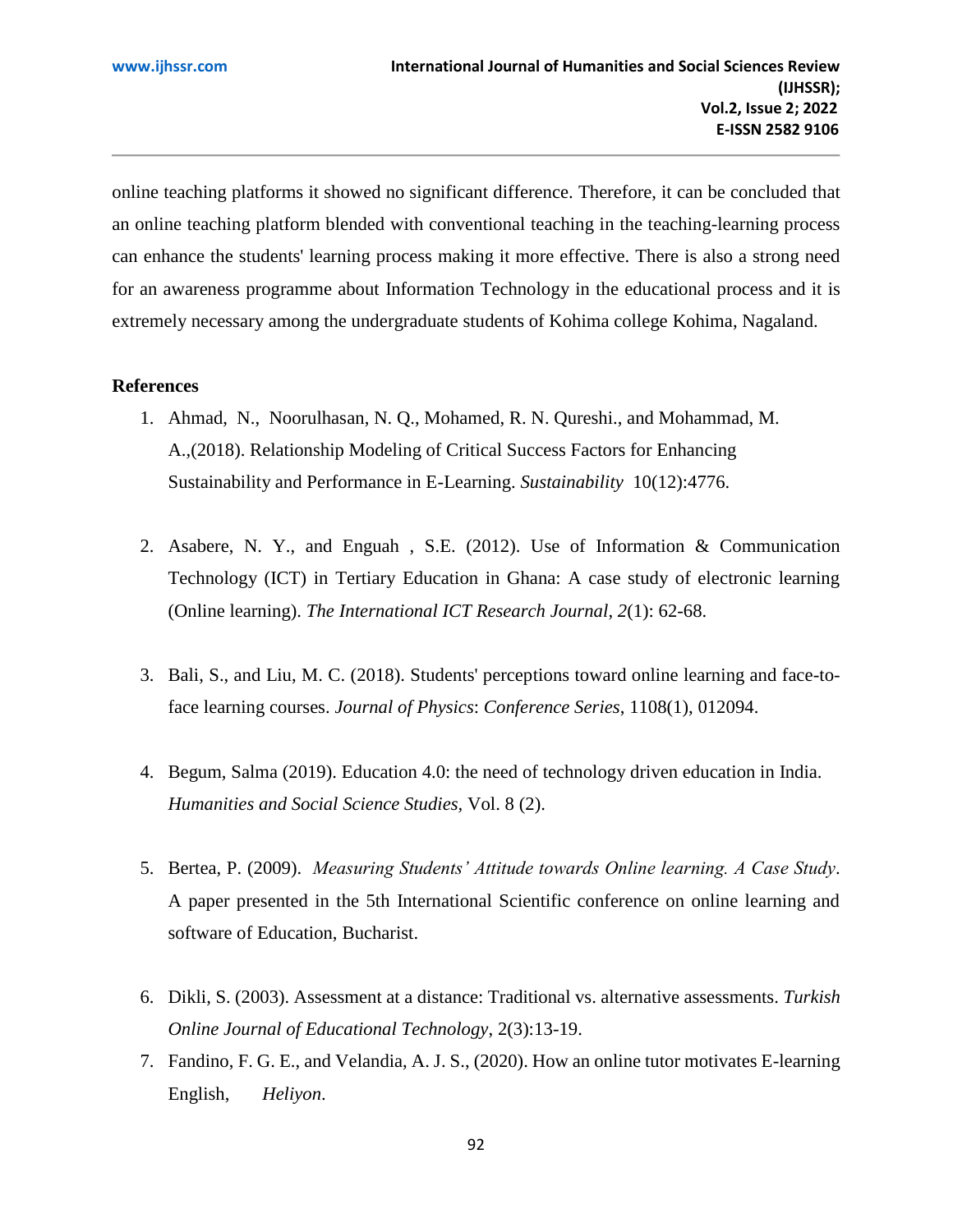- 8. Graham, C. R. (2006). Blended learning systems: Definition, current trends, and future directions. In C. J. Bonk & C. R., Graham (Eds.), *Handbook of blended learning: Global perspectives, local designs* (pp. 3–21). San Francisco: Pfeiffer Publishing.
- 9. Lalit, M. (2020). Students, Teachers Not Happy With Online Classes: Survey. India. Retrieved from [https://timesofindia.indiatimes.com/city/jaipur/students-teachers-not](https://timesofindia.indiatimes.com/city/jaipur/students-teachers-not-happy-with-online-classes-survey/articleshow/76414376.cms)[happy-with-online-classes-survey/articleshow/76414376.cms.](https://timesofindia.indiatimes.com/city/jaipur/students-teachers-not-happy-with-online-classes-survey/articleshow/76414376.cms) Retrieved on Dec 15, 2021
- 10. Mitra, A.(2020). Poor connectivity, lack of smartphones: Online learning a challenge for teachers, students. *The Indian Express*. Retrieved from https://indianexpress. com/article/education/coronavirus-what-kind-of-challenges-teachers-are-facing-inonline-module-nitdgp-ac-in-iitkgp-ac-in-6342278/. Retrieved on Dec 15, 2021.
- 11. Mpungose, C. B. (2020). Emergent transition from face-to-face to online learning in a South African University in the context of the Coronavirus pandemic. *[Humanities and](https://www.nature.com/palcomms)  [Social Sciences Communications.](https://www.nature.com/palcomms)* 7(113).
- 12. Naderifar, Mahin., Hamideh, Goli., and Fereshteh, Ghaljaei., (2017) "Snowball Sampling: A Purposeful Method of Sampling in Qualitative Research" *Strides Dev. Med. Educ*. 14(3).
- 13. Nagar, S. (2020). Assessing Students' perception toward e-learning and effectiveness of online sessions amid COVID-19 Lockdown Phase in India: An analysis. *Tathapi. 19* (13).
- 14. Prasad, R. K. (2015), "Hybrid, mixed-mode, or blended learning: better results with e learning", Learning Solutions Magazine, available at: www.moodlerooms.com (accessed Dec 15, 2021).